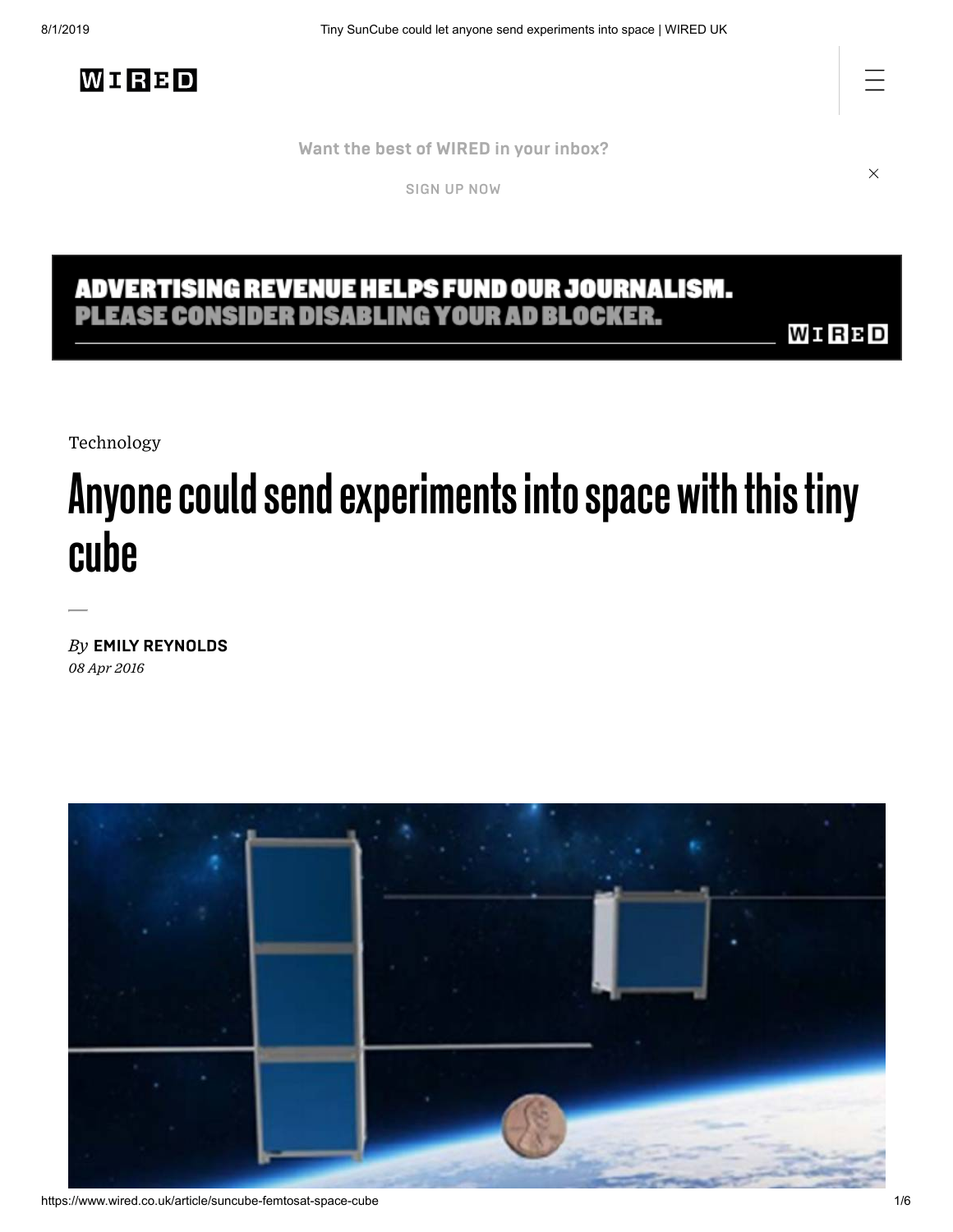#### WIRBD

**Want the best of WIRED [in your](https://www.wired.co.uk/newsletters) inbox?**

[SIGN](https://www.wired.co.uk/newsletters) UP NOW

 $\times$ 

**If you've always wanted to send your own spacecraft into orbit, good news – it** may now be within your reach. The SunCube [FemtoSat](http://femtosat.asu.edu/) is a tiny satellite developed at Arizona State University, and it could cut costs drastically.

A typical launch costs around \$70,000 per kilo (£50,000), but the team behind the SunCube say that launch expenses will be closer to the \$1,000 (£700) mark, with parts costing hundreds rather than thousands of dollars. "Our major goal is space for everybody," said Jekan Thanga, who is leading the project. "That's how you invigorate a field, by getting more people into the technology, getting their hands on it."

**ADVERTISEMENT**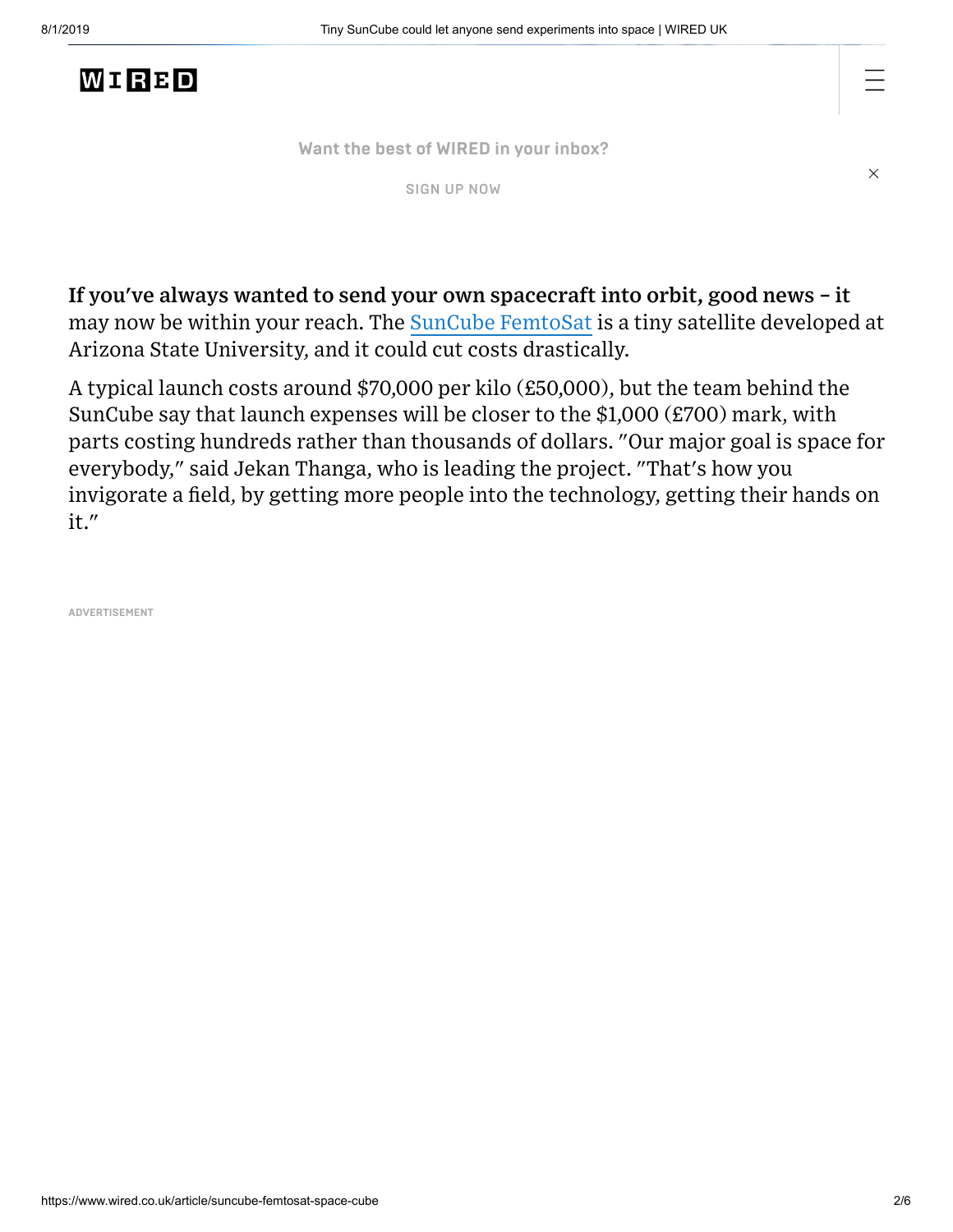$\times$ 

**Want the best of WIRED [in your](https://www.wired.co.uk/newsletters) inbox?**

[SIGN](https://www.wired.co.uk/newsletters) UP NOW



"With a spacecraft this size, any university can do it, any lab can do it, any hobbyist can do it."

The cube is just 3cm by 3cm, and weighs just 35g, and the team envisage it being used as part of a "constellation of spacecraft" wherein a "swarm of them could inspect damaged spacecraft".

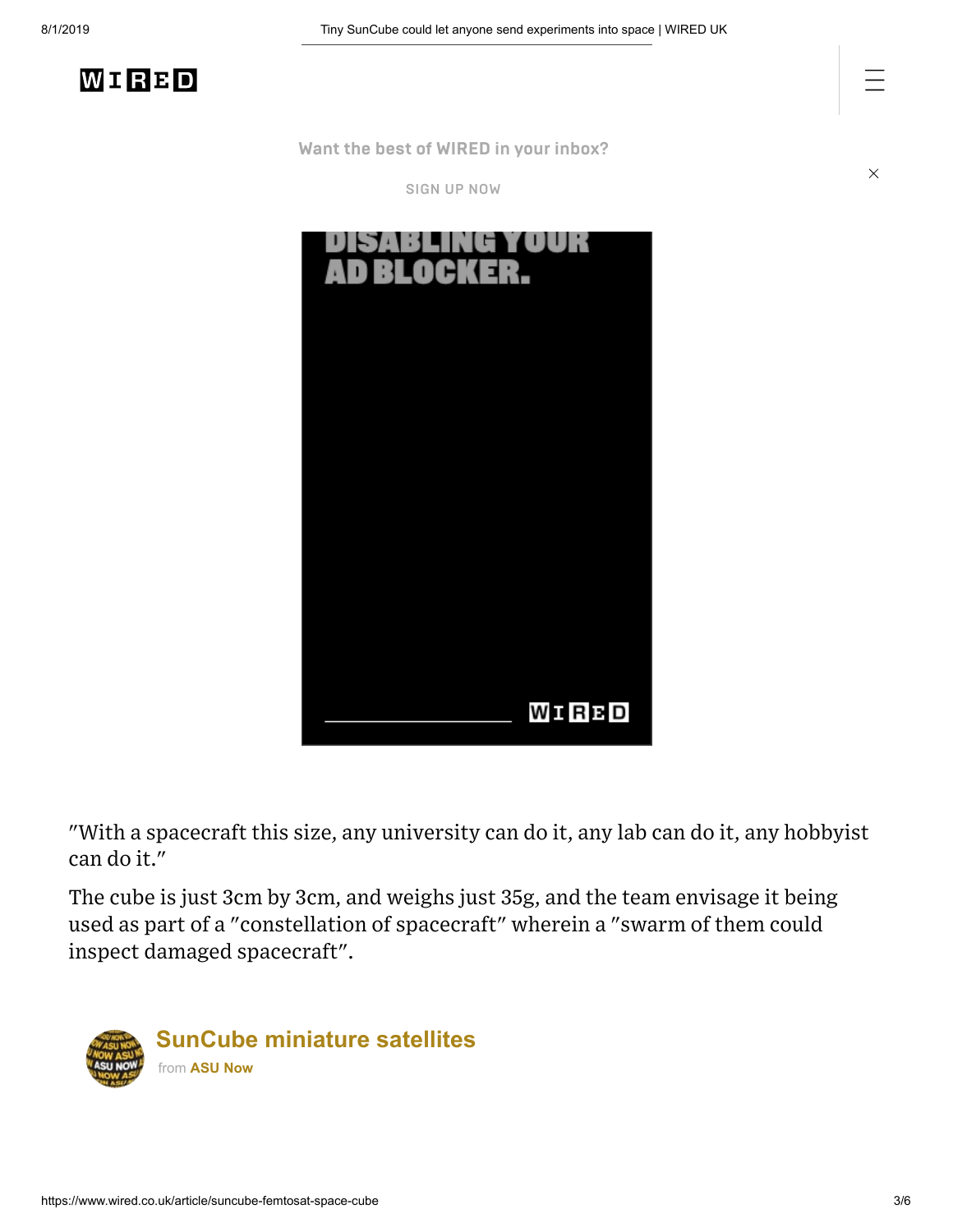

**Want the best of WIRED [in your](https://www.wired.co.uk/newsletters) inbox?**

[SIGN](https://www.wired.co.uk/newsletters) UP NOW

 $\times$ 

"We piggybacked on the wave of miniaturisation," said Thanga. ""We're interested in tackling the [space](https://www.wired.co.uk/topic/space) access problem. What if we can have students send experiments into space? With something as small as this, you can make mistakes and send again."

The team hope to send a prototype into space within the next year as part of a mission to examine how [asteroids](https://www.wired.co.uk/topic/asteroids) are formed.

[TECHNOLOGY](https://www.wired.co.uk/topic/technology) [SPACE](https://www.wired.co.uk/topic/space) [SCIENCE](https://www.wired.co.uk/topic/science) [SATELLITES](https://www.wired.co.uk/topic/satellites)

**SHARE THIS ARTICLE**

**RECOMMENDED**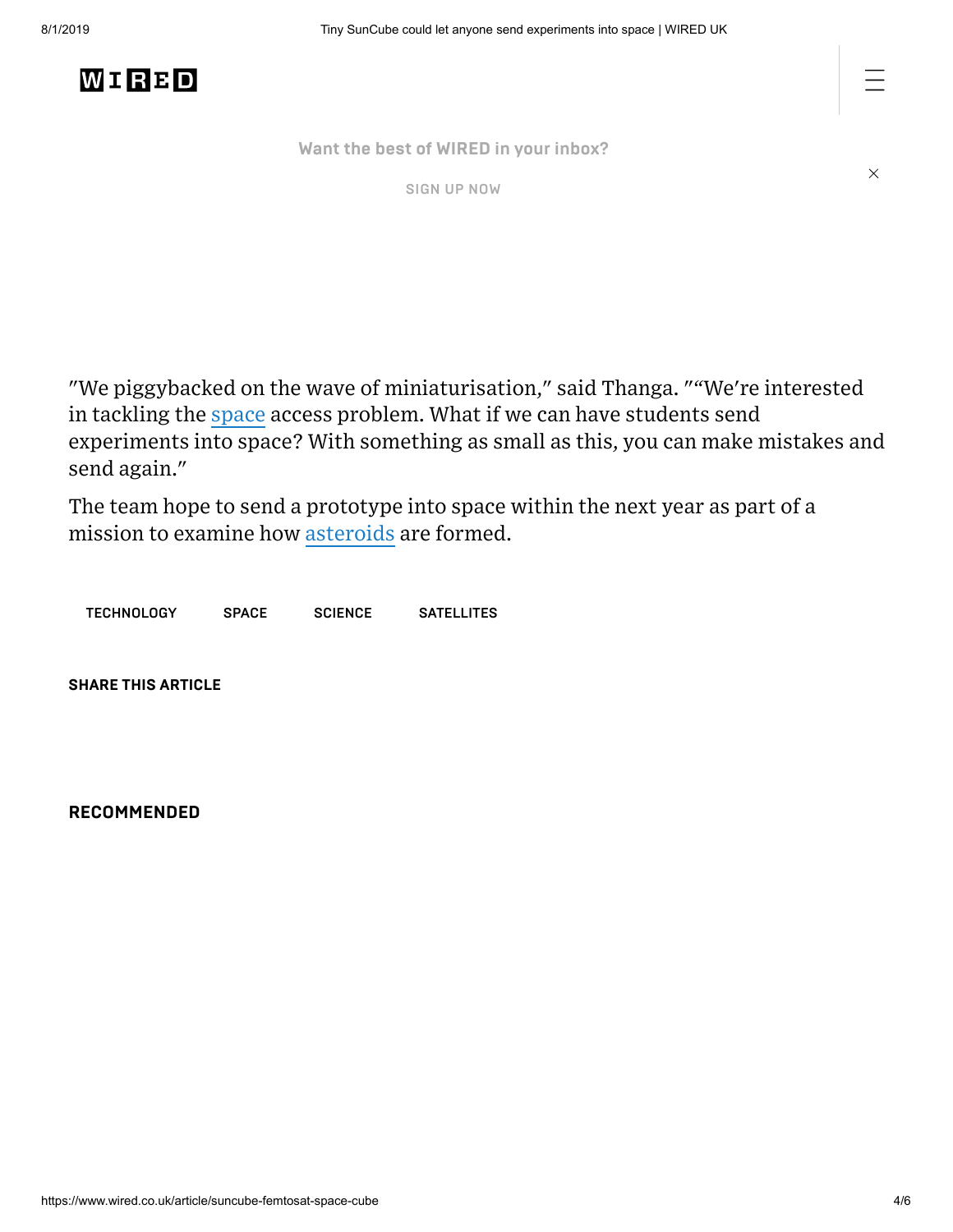

station **Want the best of WIRED [in your](https://www.wired.co.uk/newsletters) inbox?**

SIGN UP NOW

 $\times$ 

### Alba Orbital: pushing the limits of space development

*In partnership with* **QUALCOMM SNAPDRAGON GIGABIT LTE** Qualcomm® Snapdragon™ Gigabit LTE / Push the Limit Series  $\parallel$  12 Oct 2017

Thursdaybriefing:NasaandRoscosmos signdeal tobuildnew space